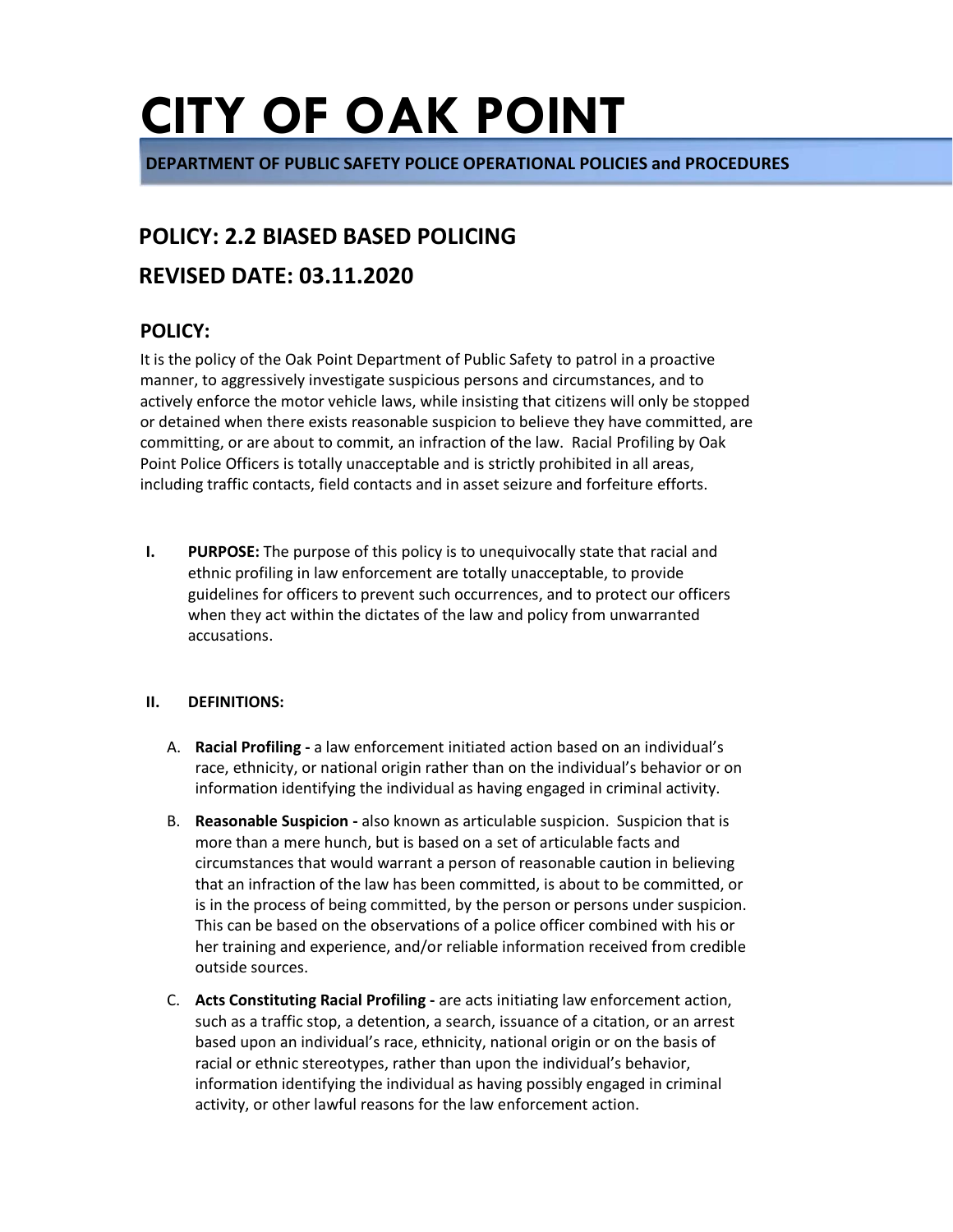### **DEPARTMENT OF PUBLIC SAFETY POLICE OPERATIONAL POLICIES and PROCEDURES**

- C. **Race or Ethnicity -** means of a particular descent, including Caucasian, African, Hispanic, Asian, Native American, or Middle Eastern descent.
- D. **Motor Vehicle Stop** means an occasion in which a peace officer stops a motor vehicle for an alleged violation of a law or ordinance.
- E. **Racial Profiling Collection Sheet**  A data collection form provided to officers of this department to assist the department in collection of data regarding racial profiling reports requirements.

#### **III. PROCEDURES:**

- A. No person shall be detained without reasonable suspicion except where otherwise provided for in the law, e.g. detaining those who present an immediate danger to themselves to prevent injury.
- B. All motor vehicle stops will be recorded using the audio/video equipment provided in each vehicle regularly used to stop traffic.
- C. In each motor vehicle or pedestrian where any law enforcement action is taken officers shall fill out a Racial Profiling Collection Sheet when appropriate: the race or ethnicity of the individual detained; whether a search was conducted and, if so, whether the individual detained consented to the search, and whether the peace officer knew the race or ethnicity of the individual detained before detaining that individual; and all other required information. These are to be turned in with the corresponding citation, report, warning, and/or arrest report/book-in sheet.
- D. When filling out data collection sheets only ONE box per line item maybe marked. For example when an officer makes a stop and gives both a warning and a citation then the data sheet will be marked "Citation", or if an officer has probable cause for a search yet also ask for consent, the form will be marked "Probable Cause". Finally there can only be one race. Officers should ask which race the contact identifies as and if they refuse to say, officers should provide their best educated deduction. These are not charging documents.
- E. In the absence of a specific, credible report containing a physical description, a person's race, ethnicity, or national origin shall not be a factor in determining reasonable suspicion for a stop.

### **IV. COMPLAINTS OF RACIAL PROFILING:**

A. Any person may file a complaint with the department if they feel they have been stopped or searched based on racial profiling, and no person shall be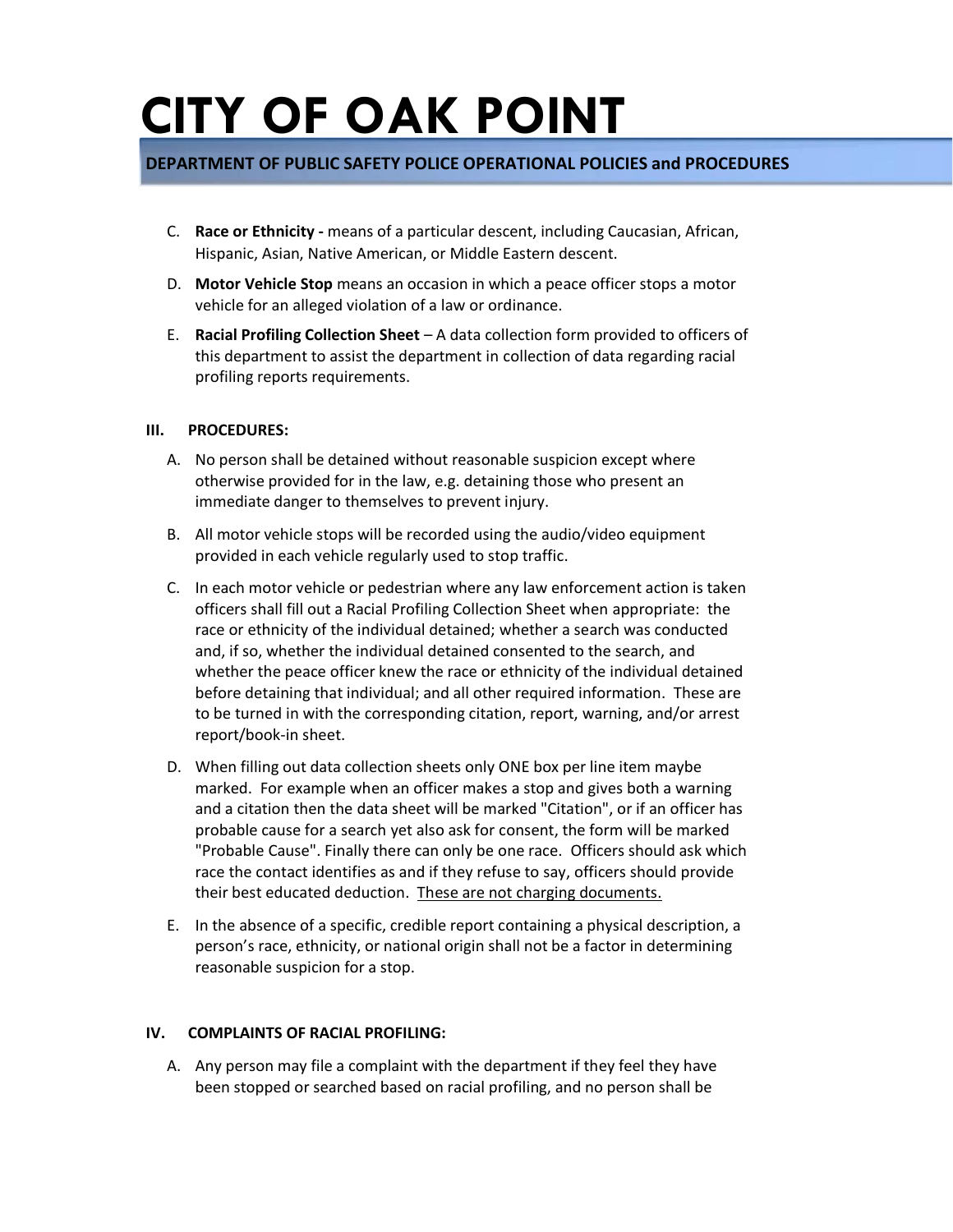**DEPARTMENT OF PUBLIC SAFETY POLICE OPERATIONAL POLICIES and PROCEDURES** 

discouraged, intimidated, or coerced from filing such a complaint, or discriminated against because they have filed such a complaint.

- B. Any officer or supervisor contacted by a person who wishes to file such a complaint shall never discourage nor ask the reason for such a complaint, but shall as soon as possible take a statement regarding the complaint. The officer or supervisor shall also obtain the name and phone number of the person making the complaint, if they will provide it, and forward this information to the Director of Public Safety.
- C. The Department shall investigate complaints of racial profiling in the same manner as other complaints. If a complaint involves a stop in which a mobile video or audio recording was made, a copy of the recording will be promptly provided to the police officer who is the subject of the complaint on written request of the officer to the Director of Public Safety. A copy of the video and audio or audio record of the stop will be maintained until final disposition of the complaint. The investigating supervisor will report the findings of the investigation in writing along with recommendations for disciplinary action or changes in policy, training, or tactics to the Director of Public Safety.
- D. Any officer found to have engaged in racial profiling in violation of this policy will be subject to corrective disciplinary action up to and including removal from employment of the City.

#### **V. REVIEW PROCESS:**

A. A sample of the video recordings made by officers will be reviewed at least every 90 days by the respective Sergeant or the Director. Each Supervisor will review one randomly selected days recordings made during the previous 90 days. These tapes will be reviewed in their entirety. Any concerns raised in reference to racial profiling by this review process shall be further investigated by the Director. An annual administrative review of agency practices, including citizen concerns, may be conducted at the direction of the Director of Public Safety.

#### **VI. TRAINING OF ENFORCEMENT PERSONNEL:**

The Oak Point Department of Public Safety shall meet the educational requirements related to racial profiling in the Occupations Code Section 1701.253 and 1701.402, established by the Texas Commission on Law Enforcement Officer Standards and Education (TCOLE) and all other mandated training.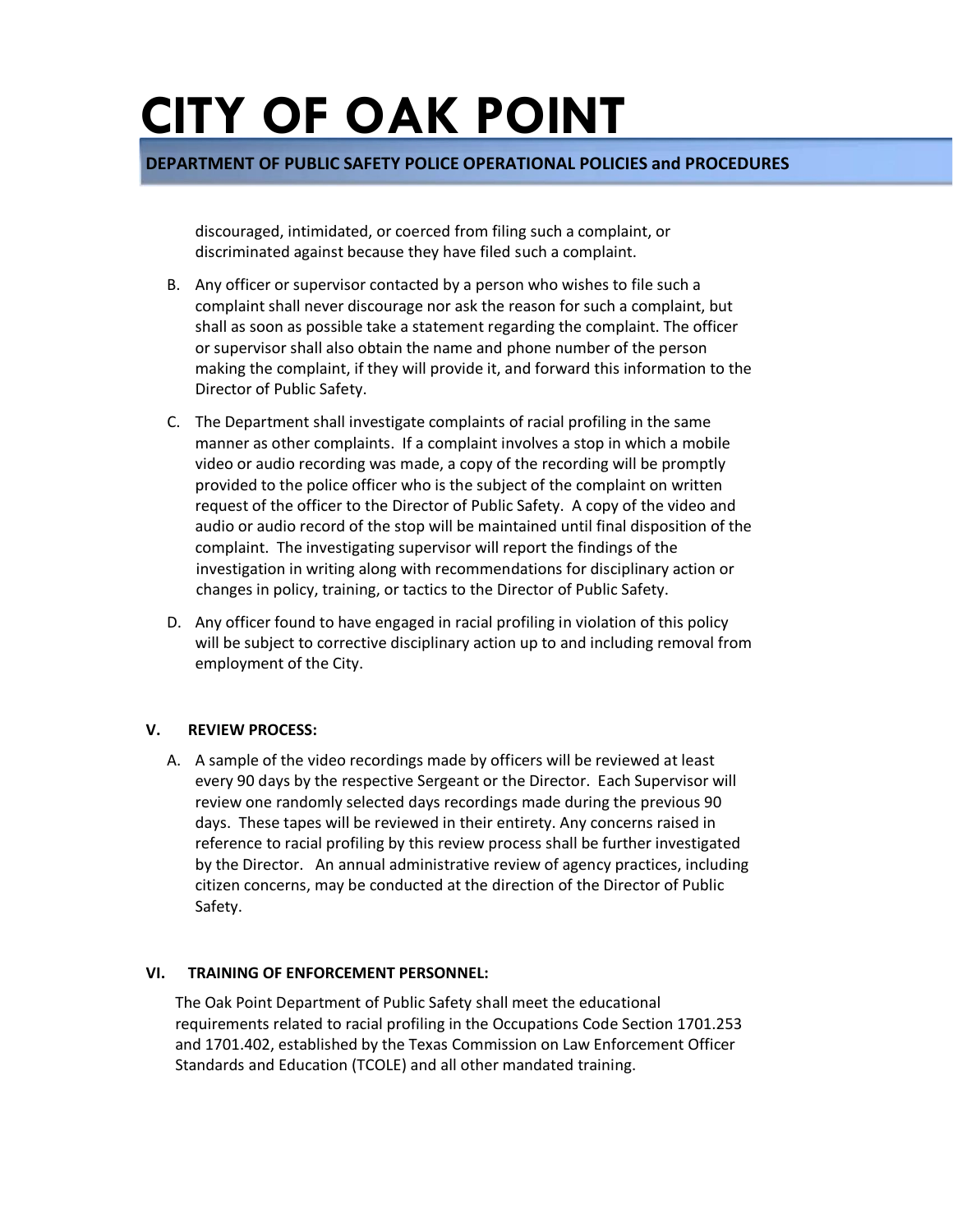### **DEPARTMENT OF PUBLIC SAFETY POLICE OPERATIONAL POLICIES and PROCEDURES**

#### **VII. PUBLIC EDUCATION:**

The Oak Point Department of Public Safety shall provide written material, in English and Spanish, detailing the department's complaint process. The material shall be available in the lobby of the DPS building. The department will periodically highlight the complaint process through use of the city's community newsletter.

### **VIII. REPORT TO CITY COUNCIL AND TEXAS COMMISSION ON LAW ENFORCEMENT OFFICER STANDARDS AND EDUCATION:**

An annual report relating to motor vehicle stops in which a citation is issued and to arrests resulting from those stops, including information relating to: the race or ethnicity of the individual detained; and whether a search was conducted and, if so, whether the individual detained consented to the search and whether the Peace Officer knew the race or ethnicity of the individual detained before detaining that individual will be submitted to the City Council and Texas Commission on Law Enforcement Officer Standards and Education by no later than March 1 of each year for the preceding calendar year.

### **VIIII. PRIOR ORDERS:**

From and after the effective date of this order, it shall be in full force and effect and shall govern the operations of this department with regard to its subject matter. Former orders, policies, directives and memoranda relating to the subject matter are hereby specifically revoked and they shall be of no force and effect from and after the date of issuance of this order.